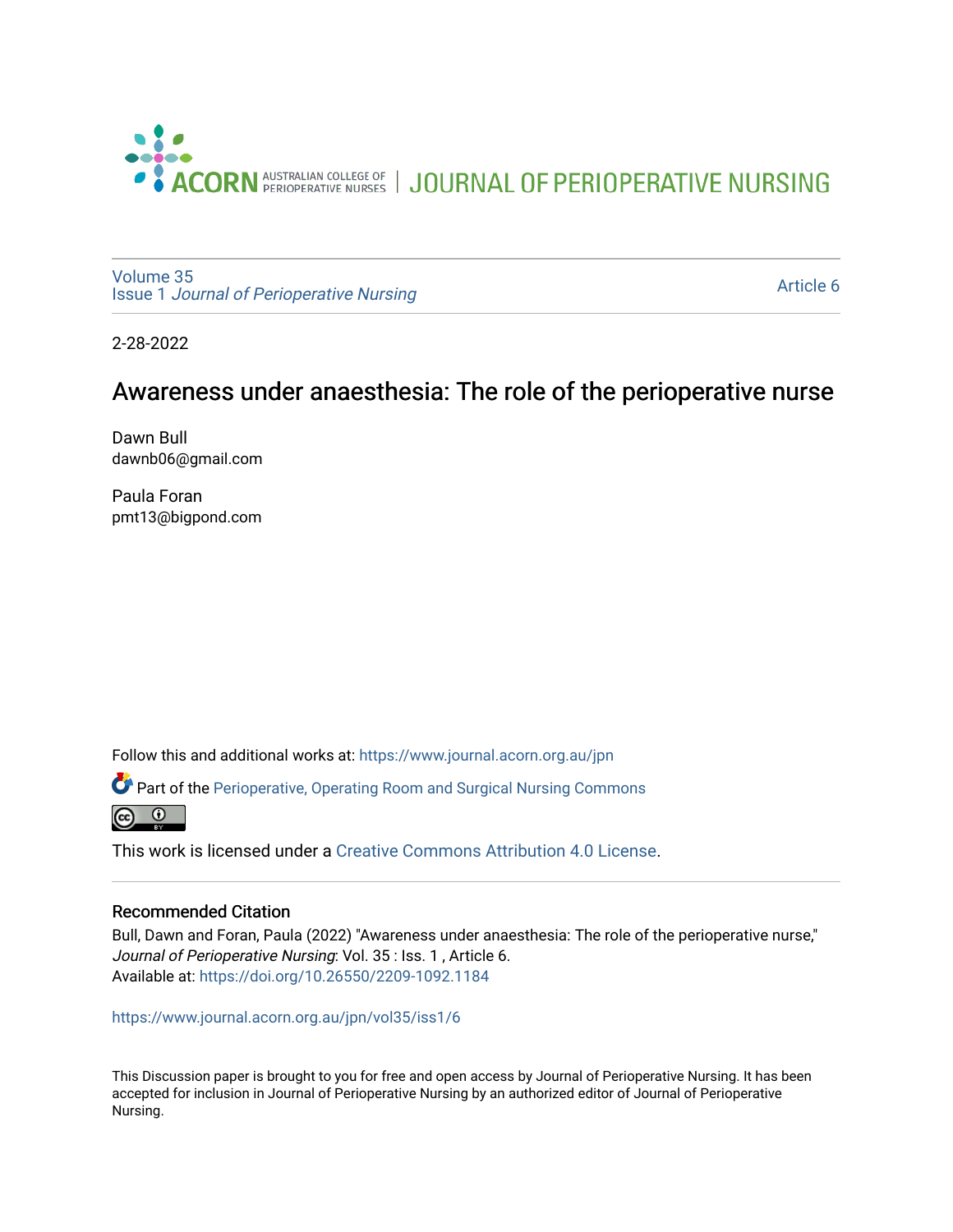#### Authors

Dawn Bull MCN(Anaesthetic and Recovery Nursing), BHSc(Nursing), RN

Dr Paula Foran PhD, RN, FACORN, FACPAN, MACN

# Awareness under anaesthesia: The role of the perioperative nurse

#### Abstract

Intra-operative awareness is very rare yet represents a serious complication of general anaesthesia. The ongoing consequences of such an event may cause significant distress and long-term effects such as insomnia, depression, anxiety and post-traumatic stress disorder (PTSD). To provide safer anaesthesia, it is critical to identify contributing factors related to both the patient and the anaesthesia to prevent intra-operative awareness in at-risk patients. It is also vital to provide education to Post Anaesthesia Care Unit (PACU) nurses and surgical ward nurses about the appropriate way to manage a situation when a patient reports intra-operative awareness following anaesthesia.

General anaesthesia with neuromuscular blockade is still considered the highest risk factor for intra-operative awareness. Depth of anaesthesia monitoring has come under the spotlight to try and address this complication; however, there is yet to be a device or technique that provides 100 per cent accuracy in measuring depth of anaesthesia.

It is the collective responsibility of all perioperative staff to identify patients at high risk of intra-operative awareness, manage the intra-operative complexities and offer support and expert counselling post-operatively when intra-operative awareness is reported.

Keywords: intra-operative awareness, recall, depth of anaesthesia monitoring, perianaesthesia, BIS, entropy, PACU nursing

## Introduction

Intra-operative awareness is defined as 'post-operative recall of events during the period of general anaesthesia<sup>'1,(p.115)</sup> It is a distressing complication of anaesthesia where patients have reported paralysis, hearing intra-operative conversations, feeling surgical manipulations and sometimes pain, with associated feelings of being helpless and afraid.<sup>2</sup>

The fear of intra-operative awareness is second only to that of postoperative nausea and vomiting.3 With the introduction of neuromuscular blockade, the significance of a patient being able to move (such as raising a hand or arm) as evidence of adequate anaesthesia has been significantly diminished; the first reported case of insufficient

anaesthesia was reported in 1950.4 The incidence of intra-operative awareness is estimated to be between 0.1 and 0.2 per cent, 5 with 10 to 25 per cent of cases considered to be associated with adequate anaesthetic dosing.6 Clinical signs, such as elevated blood pressure and elevated heart rate, do not always  $occur$  in patients with awareness<sup>2</sup> thus using these signs as monitoring for depth of anaesthesia are unreliable.<sup>6</sup>

While the reported incidence of awareness may be considered low, some clinicians suspect intraoperative awareness is grossly underreported.<sup>7</sup> Intra-operative awareness can have significant, long-term and long-lasting effects on patients, such as anxiety, sleep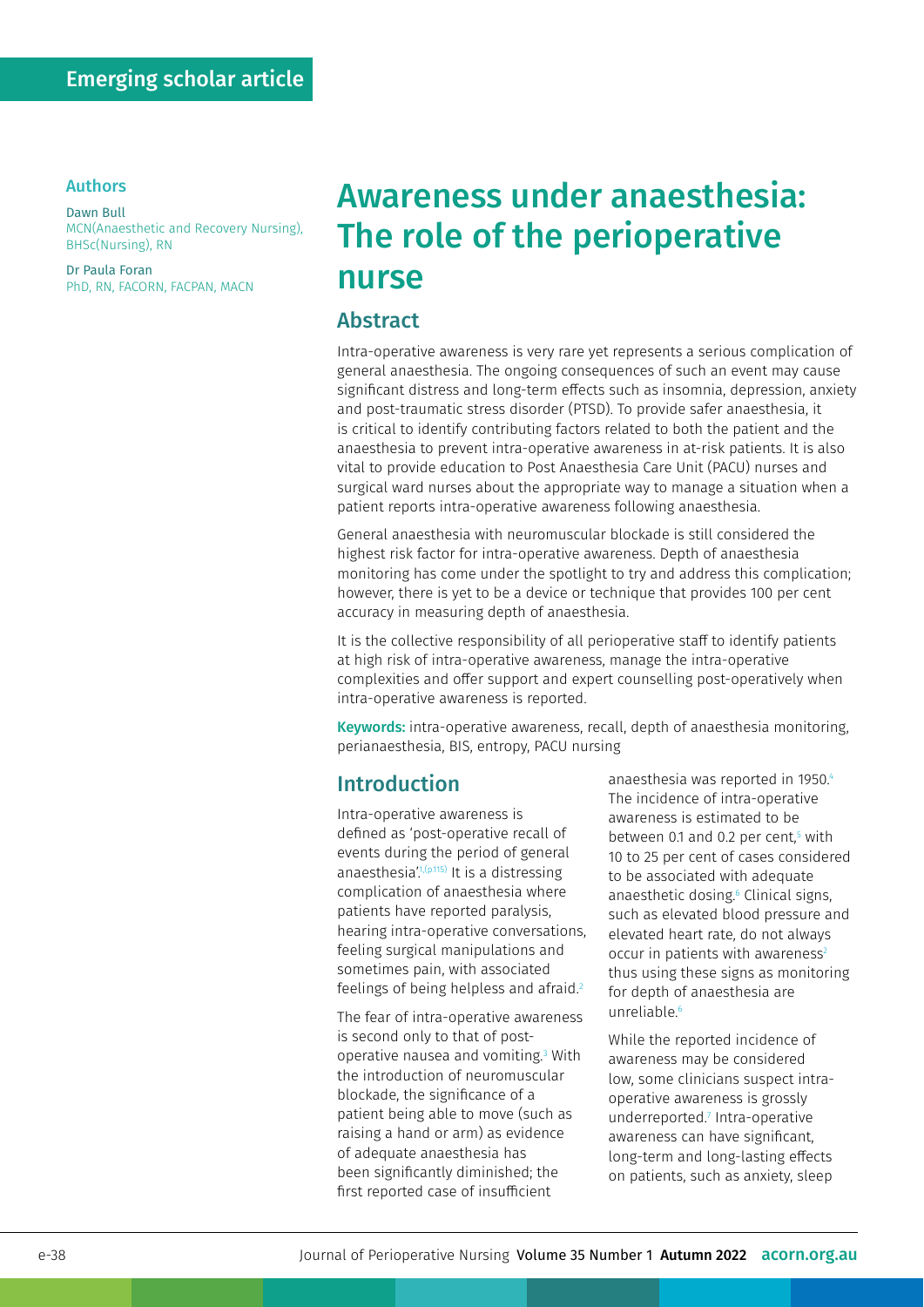disturbances and PTSD.3 Techniques to measure the depth of anaesthesia have come under the spotlight in an attempt to further reduce this phenomenon. There have been advances in technology, such as the forehead electroencephalogram (EEG) monitors, bispectral index (BIS) monitoring and entropy monitoring.3 However, there is still no one modality that offers 100 per cent accuracy and reliability in determining the depth of anaesthesia.1

Following extensive reading on this subject, three themes emerged: risk factors for adult patients, depth of anaesthesia monitoring and detection of post-operative awareness. This discussion paper will present information on awareness under these themes and discuss implications for perioperative nurses and how they can advocate and care for patients who suffer this serious complication.

#### Risk factors for adult patients

Published studies divide risk factors, or predictors, into patient and anaesthesia factors.7 Patient factors include previous episodes of awareness, anxiety, genetic mutations, being female and being young.8 However, Sleigh et al. suggest that the awareness with recall phenotype is only shown when patients are receiving anaesthesia, thus too late for any preventative measures.6 Other contributing patient factors include alcohol or drug abuse, chronic pain and long-term opioid use, metabolismenhancing medications, antiretroviral medications and high dose betablockers.<sup>9</sup>

One theme arising from research is whether a correlation exists between high pre-operative anxiety levels and an increased risk for intra-operative

awareness.<sup>1,10</sup> In research by Altinsoy et al. researchers conducted a prospective, observational, crosssectional study (n = 799) that involved administering a pre-operative anxiety screening tool known as the state trait anxiety inventory, which is widely used and accepted as the gold standard for determining anxiety<sup>10</sup> While the results of the study did not show definitive links, results did demonstrate that patients with high scores in their pre-operative anxiety testing belonged to similar cohorts to those considered high risk for intra-operative awareness, suggesting this may be an avenue for future research.10 These sentiments are echoed by Odor et al. who suggested routine pre-operative anxiety testing should become standard pre-operative anaesthesia practice, as it is only through evaluating data, assessing risk factors and understanding which patients are at high risk that a fuller and broader understanding of this phenomenon can occur<sup>11</sup>

Anaesthesia factors are the use of total intravenous anaesthesia (TIVA) and neuromuscular blockade (NMB) agents<sup>8</sup> with the use of NMB agents representing the greatest risk factor for intra-operative awareness.<sup>11</sup> While intra-operative awareness can still occur using volatile anaesthesia, the additional monitoring parameters of minimum alveolar concentration and end-tidal gas analysis may reduce the incidence<sup>12</sup>

#### Depth of anaesthesia monitoring

The Australian and New Zealand College of Anaesthetists (ANZCA) 'PG18(A) Guideline on monitoring during anaesthesia' advocates for the use of equipment to monitor the effects of anaesthesia on the brain, when clinically indicated or for those patients who are considered

high risk for awareness.<sup>13</sup> As early as the 1930s, it was postulated that EEG monitoring could be used to determine anaesthetised states.14 Monitoring patients' clinical signs was always considered an appropriate measure for assessment of the depth of anaesthesia monitoring<sup>15</sup> until the early 1990s when forehead sensors such as BIS and entropy monitors were introduced into anaesthesia practice as new depth of anaesthesia (DOA) monitoring.16

The BIS monitor is predominately used for DOA monitoring in Australia.<sup>17</sup> BIS monitors have a forehead sensor that is placed on the patient and connected to a monitor, measuring the EEG signals of the brain.<sup>16,18</sup> Through sophisticated algorithms, the monitor interprets the EEG signal and provides a numerical value between 0 and 100 with 90–100 considered fully awake.16,18 A value of less than 60 is considered asleep, with some surgeries requiring lower numerical values.14 The use of a BIS monitor in conjunction with clinical sign assessment may be a valuable tool in assisting with the assessment of depth of anaesthesia and in preventing recall.<sup>14</sup> A criticism of BIS monitors is that they are slow to respond to changes after administration of anaesthesia, taking approximately 10 seconds to interpret and respond to changes in EEG activity.3

Entropy monitors process both EEG and frontal electromyography (FEMG) data, converting these signals to give two numerical values state entropy (SE) and response entropy (RE).<sup>19</sup> RE is based on both EEG and FEMG signals and provides an indication of a patient's responses to external stimuli as well as possibly signalling early awaking.<sup>19</sup> The SE is a stable parameter based on EEG and can be used to assess the hypnotic effect of anaesthetic agents on the brain.<sup>19</sup>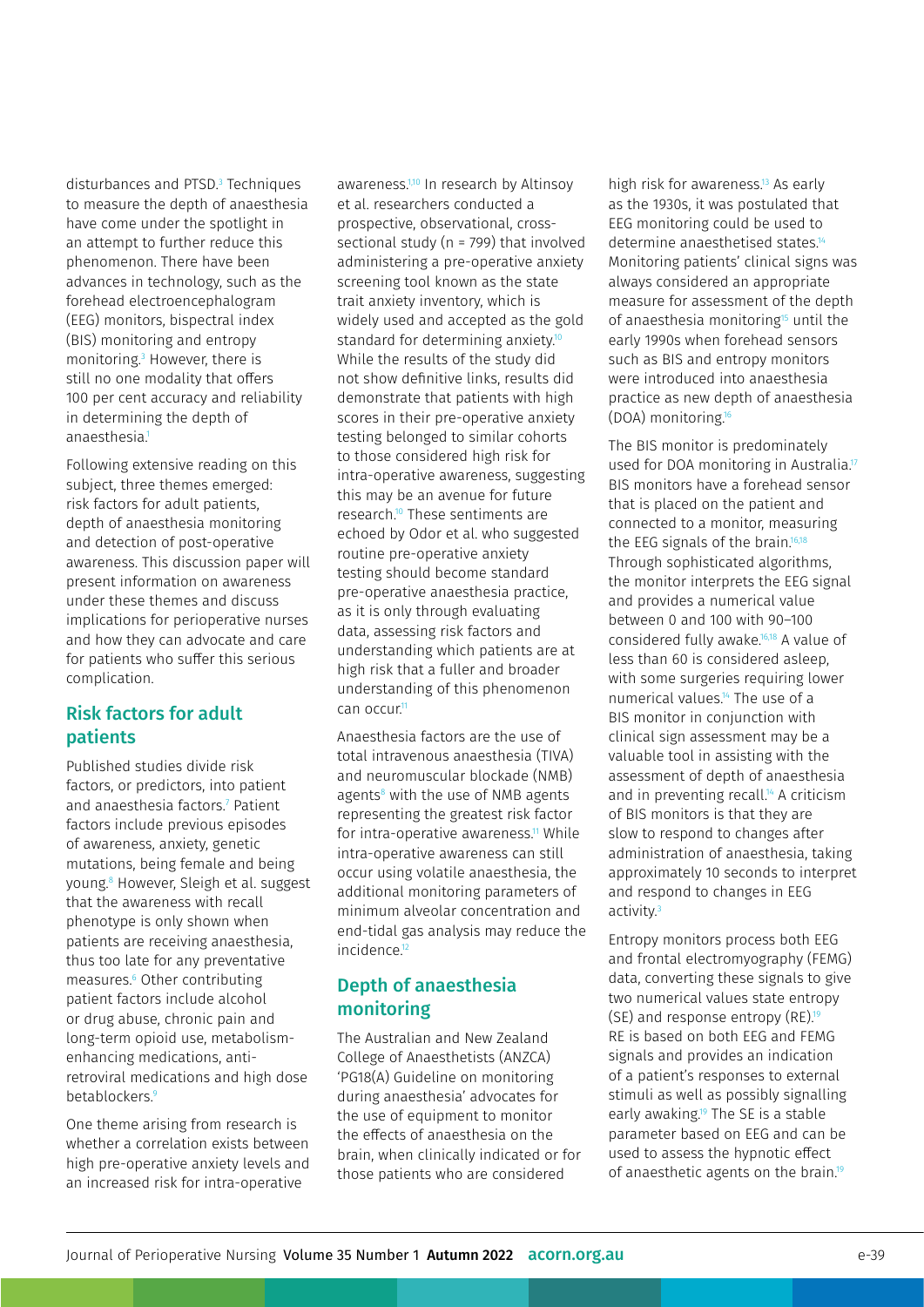RE is always higher or equal to the SE value.<sup>19</sup> Due to the RE parameter entropy monitoring responds to changes in stimuli in about two seconds; however, as it measures FEMG signals it is not useful in patients who are not paralysed or have underlying nervous conditions such as Parkinson's disease<sup>19</sup>

The B-Aware trial was the salient research conducted on awareness by Myles et al. using a prospective, randomised, double-blind multicentre trial where adult patients (n = 2463) at high risk for intraoperative awareness were randomly allocated to either a clinical care group (n = 1238) or a BIS-guided anaesthesia group (n = 1225).<sup>2</sup> There were two reports of awareness in the BIS-guided anaesthesia group, and 11 reports in the routine care group ( $p = 0.022$ ), indicating that BIS-guided anaesthesia reduced the risk of awareness by 82 per cent (95% CI 17–98%).2 Since this research in 2004, some studies have supported the B-Aware trial findings $9,12,18$  while others have not $8,16,20$  revealing that evidence supporting the use of brain monitoring is conflicting.<sup>15</sup> As with any tool or monitoring device, there are limitations to the use of EEG-based monitoring, including connectivity of the forehead sensor.<sup>21</sup>

#### The detection of post operative awareness

It is currently unknown how long someone must experience an episode of intra-operative awareness to generate a memory that can be recounted after general anaesthesia.<sup>11</sup> An additional gap in knowledge is the effect that general anaesthesia may have on perceptual and episodic memory.<sup>11</sup> This is why post-operative interviews are considered important in detection of intra-operative awareness.11,22

Bombardieri et al. conducted postoperative interviews with 17 875 patients from multiple sites within a single health service who were considered high risk for intraoperative awareness.22 Of the participants 622 reported a specific intra-operative memory that occurred between induction and emergence (3.48%, 95% CI 3.22%–3.78%) with 282 of these reporting a feeling or sensation of pain, paralysis and/or distress (1.58%, 95% CI 1.40%-1.78%).<sup>22</sup> Bombardieri et al. conducted the first interview prior to the patients leaving the PACU,<sup>22</sup> which is different to other studies that conducted the first postoperative interview between day one and day three post-operatively<sup>5,7,8</sup> Bombardieri et al. found that 50 per cent of the reported cases were detected in PACU.<sup>22</sup> The PACU is the first place where a patient has the 'opportunity to communicate their own thoughts and feelings' post-operatively.23 (p.193)

A term occurring in the literature is 'thrice Brice'<sup>11</sup>. This refers to conducting post-operative interviews using a structured or modified Brice questionnaire on three separate occasions.11 A lower sensitivity in reporting occurred when using unstructured interviews.7 With the notable exceptions of the studies by Bombardieri et al.<sup>22</sup> and early research conducted in 2000 by Sandin et al.,24 the literature recommends conducting structured interviews on the following three occasions: first on day one to three post-operatively,<sup>5,7,8,11</sup> second around 10–14 days postoperatively5,7,8,11 and a final interview at 30 days post-operatively. 5,7,8,11,22 The second interview is highly regarded as the most beneficial in the reporting of intra-operative awareness, with authors suggesting 50 per cent of awareness reports occur at this stage.11,23,22 A school of thought exists whereby all patients considered high risk should have

'thrice Brice' interviews conducted post-operatively as a means of using holistic measures and in an effort to address the gaps in knowledge.5, 7,8,11,22,23

#### Implications for perioperative nurses

It is the collective responsibility of all members of the perioperative team to understand the risk factors and management of intra-operative awareness.<sup>23</sup> As patient advocates, perioperative nurses have the opportunity to use their expertise and knowledge to identify those patients who may be considered high risk for intra-operative awareness and communicate this to the treating anaesthetist and intra-operative team members.<sup>23</sup> If pre-operative anxiety screening becomes routine practice, the perioperative nurse may play a vital role in administering the questionnaires.25 Several authors believe the best management of intra-operative awareness is prevention.1,7,9,11,26

Anaesthesia nurses are required to have a knowledge base specific to their profession, including knowledge and training in EEG monitoring.<sup>23</sup> Therefore, the anaesthesia nurse, as an essential member of the intraoperative team, allows accurate EEG monitoring by ensuring sensors are correctly placed on the patient's forehead (specific for each different brand of EEG monitor), intraoperatively monitoring changes such as responses to stimuli, and understand what the numerical value signifies.<sup>23</sup> The role of advocating for patients is paramount and, while there is currently no perfect detection method, perioperative nurses can encourage the use of all available detection methods for their patients.

Patients are often afraid to report events of awareness for fear of not being believed or fear of reprisal.<sup>27</sup>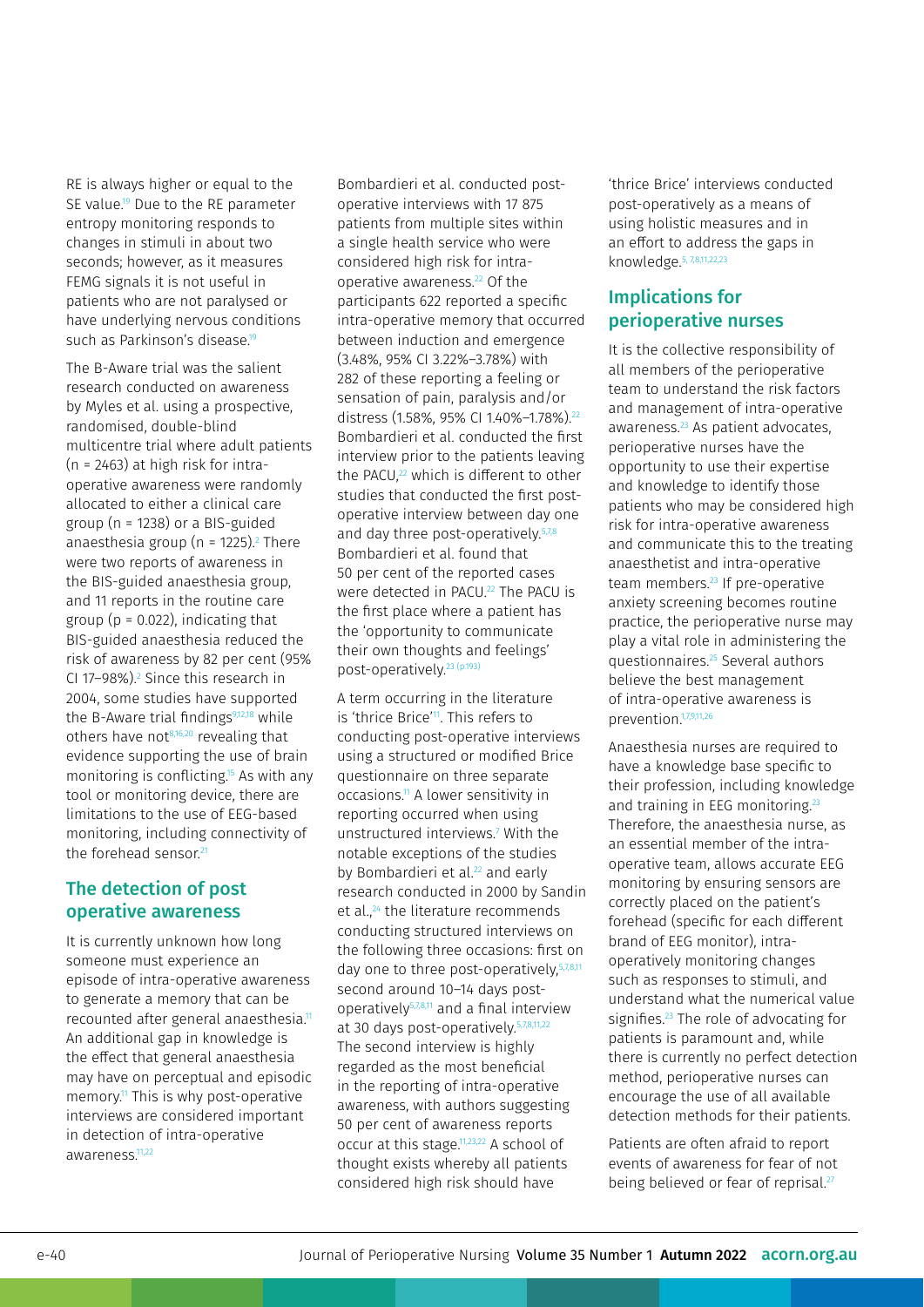Dealing with these reports requires compassion and involves providing reassurance and psychological and emotional support.28 Should a patient report an episode of awareness, it is vitally important that the PACU nurse listens to the patient, accepts what the patient is recalling and reassures the patient by reminding them that they are in the PACU, that the procedure is over and that they are now safe.2 The PACU nurse has a unique opportunity to define this episode of care for the patient $28$  and inform both the anaesthetist and their health service organisation immediately about this occurance.<sup>26</sup>

In some health service organisations, perioperative nurses conduct postoperative phone calls and therefore nurses can play an essential role reporting information provided by patients such as intra-operative awareness.<sup>19</sup> If adopted into routine practice for patients considered high risk for awareness, perioperative nurses should be familiar with the 'thrice Brice' practice<sup>11</sup> and, where possible, they may conduct the phone calls,29 participate in the interviews and compile the survey responses.<sup>19</sup>

### Conclusion

Despite the low incidence of intraoperative awareness, it is still an area of particular concern for clinicians working in anaesthesia due to the potentially harmful and long-lasting effects on patients. The perioperative nurse plays an important role throughout all aspects of the patient's perioperative journey in helping to advocate for use of detection monitoring and manage instances of intra-operative awareness that may be reported in the PACU. Research suggests understanding and detection of episodes of intra-operative awareness may be improved through genetic research and testing and preoperative anxiety screening, both of which may be commonplace in future practice.

Perioperative nurses should be knowledgeable about intra-operative awareness and able to identify patients at risk, understand depth of anaesthesia monitoring and use patient advocacy skills to report and manage incidents of patient intraoperative awareness. It is plausible that perioperative nurses performing a perianaesthesia nursing role may be essential to the emerging trend of genetic testing by conducting blood sampling and implement anxiety screening by administering anxiety questionnaires.

## Acknowledgment

This paper was submitted to the University of Tasmania as part fulfilment of subject CNA803, Advanced Clinical Nursing Practice, for the Master of Clinical Nursing (Anaesthetic and Recovery Nursing). The author sincerely wishes to thank Dr Paula Foran, unit coordinator, for her guidance throughout the master course and work in preparing this paper for publication.

#### References

- 1. Gencoglu NN, Kucukosman G, Aydin BG, Okyay DR, Piskin O, Ustun S et al. Effects of pre-operative anxiety and general anaesthetic administration on intraoperative awareness in patients undergoing caesarean section. Med Bull Istanbul. 2019:114–121.
- 2. Myles PS, Leslie K, McNeil J, Forbes A, Chan MTV. Bispectral index monitoring to prevent awareness during anaesthesia: The B-aware trial. The Lancet. 2004;363:1757–1763.
- 3. Lee J, Park C, Kim S. Awareness during general anaesthesia despite simultaneous bispectral index and end-tidal anaesthetic gas concentration monitoring [Internet]. Yeung Uni J Med 2019 [cited 2021 Sep10];36(1):50–53. DOI: 10.12701/ yumj.2019.00010
- 4. Morgan PG, Kelz MB. Be wary of genes governing awareness. Anaesthesiology 2019;131(5):955–956.
- 5. Singla D, Mangla M. Incidence of awareness with recall under general anaesthesia in rural India: An observational study. Anaesthesia: Essays and Researches. 2017;11(2):489–494.
- 6. Sleigh JW, Leslie K, Davidson AJ, Amor DJ, Diakumis P, Bonif M et al. Genetic analysis of patients who experienced awareness with recall while under general anaesthesia. Anaesthesiology. [Internet]. 2019 [cited 2021 Oct 2];131:974–982. DOI://10.1097/ ALN0000000000287
- 7. Deis AS, Schnetz MP, Ibinson JW, Vogt KM. Retrospective analysis of cases of intraoperative awareness in a large multihospital health system reported in the early postoperative period. BMC Anaes. 2020;20(62):1–7.
- 8. Cascella M, Bimonte S, Armuthraj NJ. Awareness during emergence from anaesthesia: Features and future research directions. WJCC. 2020;8(2):245–254.
- 9. Iwonaski M, Glinka L, Braczkowska M, Gutysz-Wojnicka A. Asleep or awake that is the question… A review of techniques available for monitoring the depth of anaesthesia. Pol Ann Med. 2020;27(2):214–219.
- 10. Altinsoy S, Caparlar CO, Ergil J. The relation between pre-operative anxiety and awareness during anaesthesia: An observation study. Brazilian Journal of Anaesthesiology. 2020;70(4):349–356.
- 11. Odor PM, Bampoe DN, Lucas SR, Moonesinghe J, Andrade J, Pandit JJ. Incidence of accidental awareness during general anaesthesia in obstetrics: A multicentre, prospective cohort study. Anaesth. 2021;76:759–776.
- 12. Wu Y, Jin S, Zhang L et al. Minimum alveolar concentration-awake of sevoflurane is decreased in patients with end stage renal disease. Anaesth Analg. 2019;128:77–82.
- 13. Australian and New Zealand College of Anaesthetists (ANZCA). PG18(A) Guideline on monitoring during anaesthesia [Internet]. Melbourne: ANZCA; 2017 [cited 2021 Oct 1]. Available from: [www.anzca.edu.au/](http://www.anzca.edu.au/getattachment/0c2d9717-fa82-4507-a3d6-3533d8fa844d/PS18-Guideline-on-monitoring-during-anaesthesia) [getattachment/0c2d9717-fa82-4507](http://www.anzca.edu.au/getattachment/0c2d9717-fa82-4507-a3d6-3533d8fa844d/PS18-Guideline-on-monitoring-during-anaesthesia) [a3d6-3533d8fa844d/PS18-Guideline-on](http://www.anzca.edu.au/getattachment/0c2d9717-fa82-4507-a3d6-3533d8fa844d/PS18-Guideline-on-monitoring-during-anaesthesia)[monitoring-during-anaesthesia](http://www.anzca.edu.au/getattachment/0c2d9717-fa82-4507-a3d6-3533d8fa844d/PS18-Guideline-on-monitoring-during-anaesthesia)
- 14. Alonso LM, Solovey G, Yanagawa T, Prokt A, Cecchi GA, Magnasco MO. Single trial classification of awareness state during anaesthesia by measuring critical dynamics of global brain activity [Internet]. Scientific Reports. 2019 [cited 2021 Oct 2];9:4927. DOI: 10.1038/s41598-019-41345-4
- 15. Kaiser HA, Hight D, Avidan MS. A narrative review of electroencephalogram-based monitoring during cardiovascular surgery. Co Anaesth. 2020;33(1):92–99.